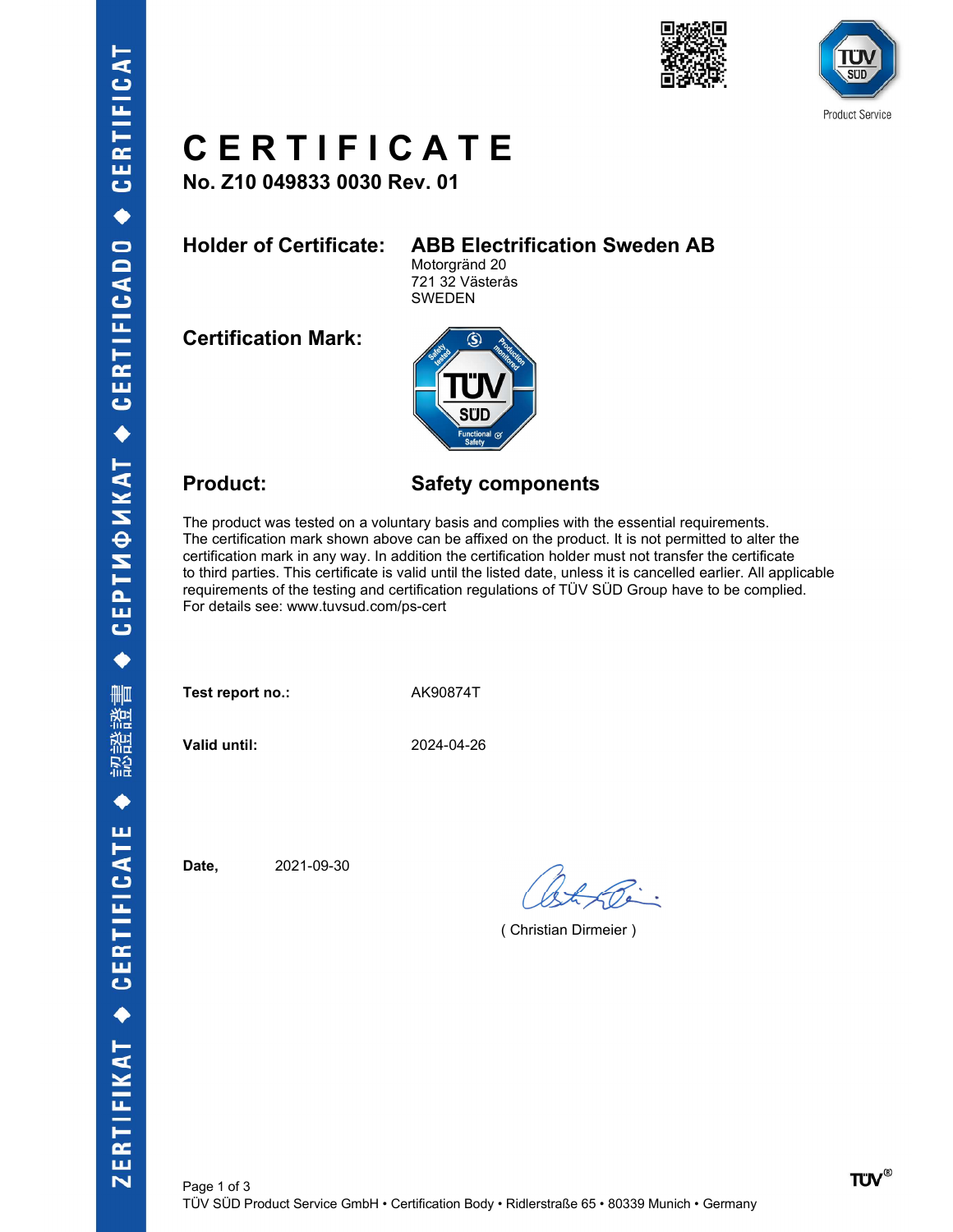

# CERTIFICATE

|                                |                                                                                                                                                                                  |                                                                    | <b>Product Service</b> |
|--------------------------------|----------------------------------------------------------------------------------------------------------------------------------------------------------------------------------|--------------------------------------------------------------------|------------------------|
| <b>CERTIFICATE</b>             |                                                                                                                                                                                  |                                                                    |                        |
| No. Z10 049833 0030 Rev. 01    |                                                                                                                                                                                  |                                                                    |                        |
| <b>Parameters:</b>             | Operating Voltage:<br>Mains Models:                                                                                                                                              | 24 Vdc +15 %, -20 %<br>85 - 265 VAC (50/60 Hz)<br>or 120 - 375 VDC |                        |
|                                | Response time:                                                                                                                                                                   | 20 ms                                                              |                        |
| <b>Tested</b><br>according to: | 2006/42/EC<br>EN 60947-5-1:2017<br>EN ISO 13849-1:2015 (Cat 4, PL e)<br>EN 61508-1:2010 (SIL 3)<br>EN 61508-2:2010 (SIL 3)<br>EN 61508-3:2010 (SIL 3)<br>EN 61508-4:2010 (SIL 3) |                                                                    |                        |
|                                | EN 62061:2005/A2:2015 (SILCL 3)                                                                                                                                                  |                                                                    |                        |